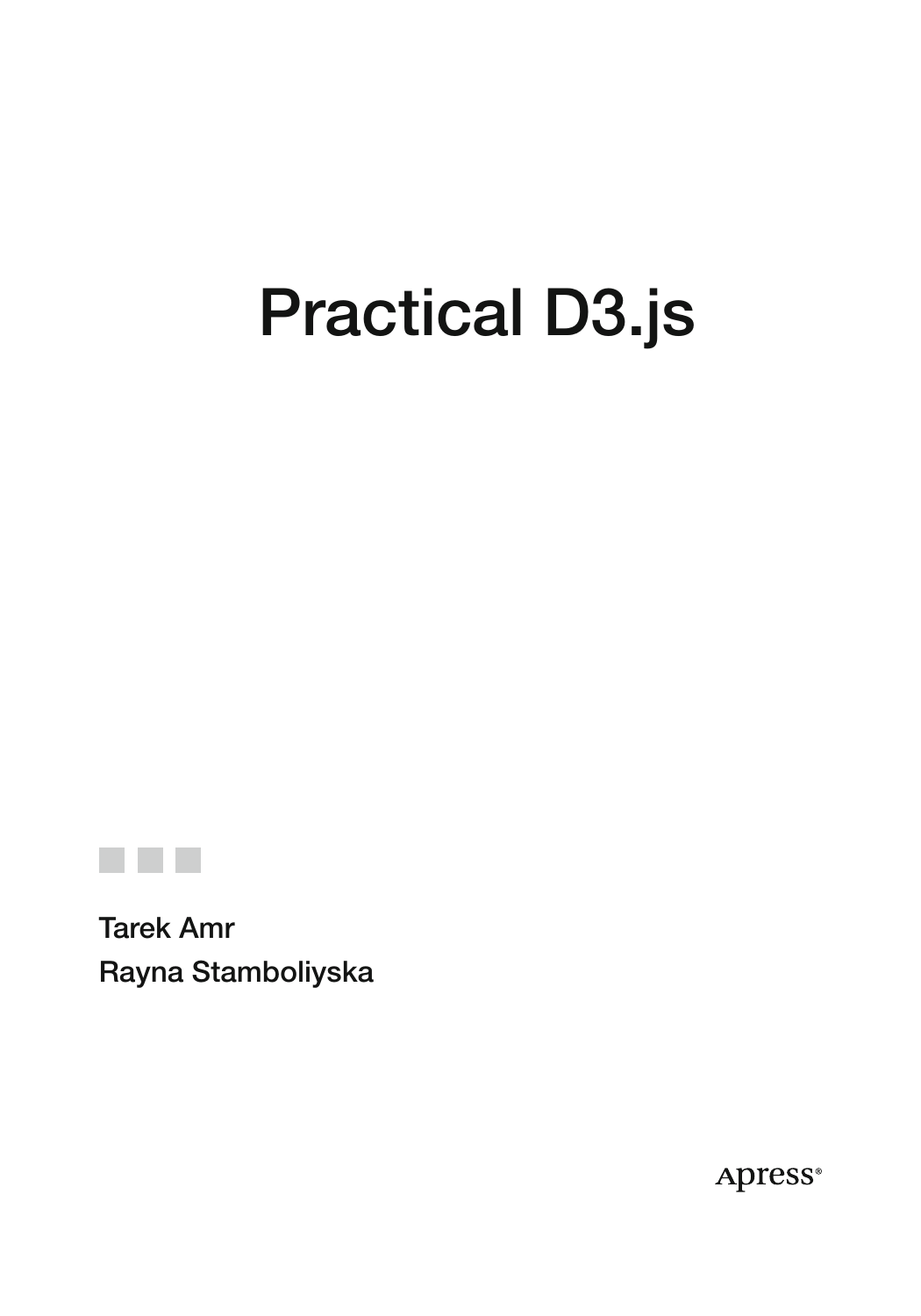#### *Practical D3.js*

Tarek Amr **Rayna Stamboliyska** The Netherlands **Paris**, France

ISBN-13 (pbk): 978-1-4842-1927-0 ISBN-13 (electronic): 978-1-4842-1928-7 DOI 10.1007/978-1-4842-1928-7

Amsterdam Issy-les-Moulineaux

Library of Congress Control Number: 2016944319

Copyright © 2016 by Tarek Amr and Rayna Stamboliyska

This work is subject to copyright. All rights are reserved by the Publisher, whether the whole or part of the material is concerned, specifically the rights of translation, reprinting, reuse of illustrations, recitation, broadcasting, reproduction on microfilms or in any other physical way, and transmission or information storage and retrieval, electronic adaptation, computer software, or by similar or dissimilar methodology now known or hereafter developed. Exempted from this legal reservation are brief excerpts in connection with reviews or scholarly analysis or material supplied specifically for the purpose of being entered and executed on a computer system, for exclusive use by the purchaser of the work. Duplication of this publication or parts thereof is permitted only under the provisions of the Copyright Law of the Publisher's location, in its current version, and permission for use must always be obtained from Springer. Permissions for use may be obtained through RightsLink at the Copyright Clearance Center. Violations are liable to prosecution under the respective Copyright Law.

Trademarked names, logos, and images may appear in this book. Rather than use a trademark symbol with every occurrence of a trademarked name, logo, or image we use the names, logos, and images only in an editorial fashion and to the benefit of the trademark owner, with no intention of infringement of the trademark.

The use in this publication of trade names, trademarks, service marks, and similar terms, even if they are not identified as such, is not to be taken as an expression of opinion as to whether or not they are subject to proprietary rights.

While the advice and information in this book are believed to be true and accurate at the date of publication, neither the authors nor the editors nor the publisher can accept any legal responsibility for any errors or omissions that may be made. The publisher makes no warranty, express or implied, with respect to the material contained herein.

Managing Director: Welmoed Spahr Acquisitions Editor: Louise Corrigan Development Editor: Michael Koch Technical Reviewer: Kent Russell Editorial Board: Steve Anglin, Pramila Balen, Louise Corrigan, Jonathan Gennick, Robert Hutchinson, Celestin Suresh John, Nikhil Karkal, James Markham, Susan McDermott, Matthew Moodie, Ben Renow-Clarke, Gwenan Spearing Coordinating Editor: Nancy Chen Copy Editor: Laura Lawrie Compositor: SPi Global Indexer: SPi Global

Distributed to the book trade worldwide by Springer Science+Business Media New York, 233 Spring Street, 6th Floor, New York, NY 10013. Phone 1-800-SPRINGER, fax (201) 348-4505, e-mail [orders-ny@springer-sbm.com](mailto:orders-ny@springer-sbm.com) , or visit <www.springer.com>. Apress Media, LLC is a California LLC and the sole member (owner) is Springer Science + Business Media Finance Inc (SSBM Finance Inc). SSBM Finance Inc is a Delaware corporation.

For information on translations, please e-mail [rights@apress.com](mailto:rights@apress.com), or visit www.apress.com.

Apress and friends of ED books may be purchased in bulk for academic, corporate, or promotional use. eBook versions and licenses are also available for most titles. For more information, reference our Special Bulk Sales-eBook Licensing web page at www.apress.com/bulk-sales.

Any source code or other supplementary materials referenced by the author in this text is available to readers at <www.apress.com>. For detailed information about how to locate your book's source code, go to <www.apress.com/source-code/>.

Printed on acid-free paper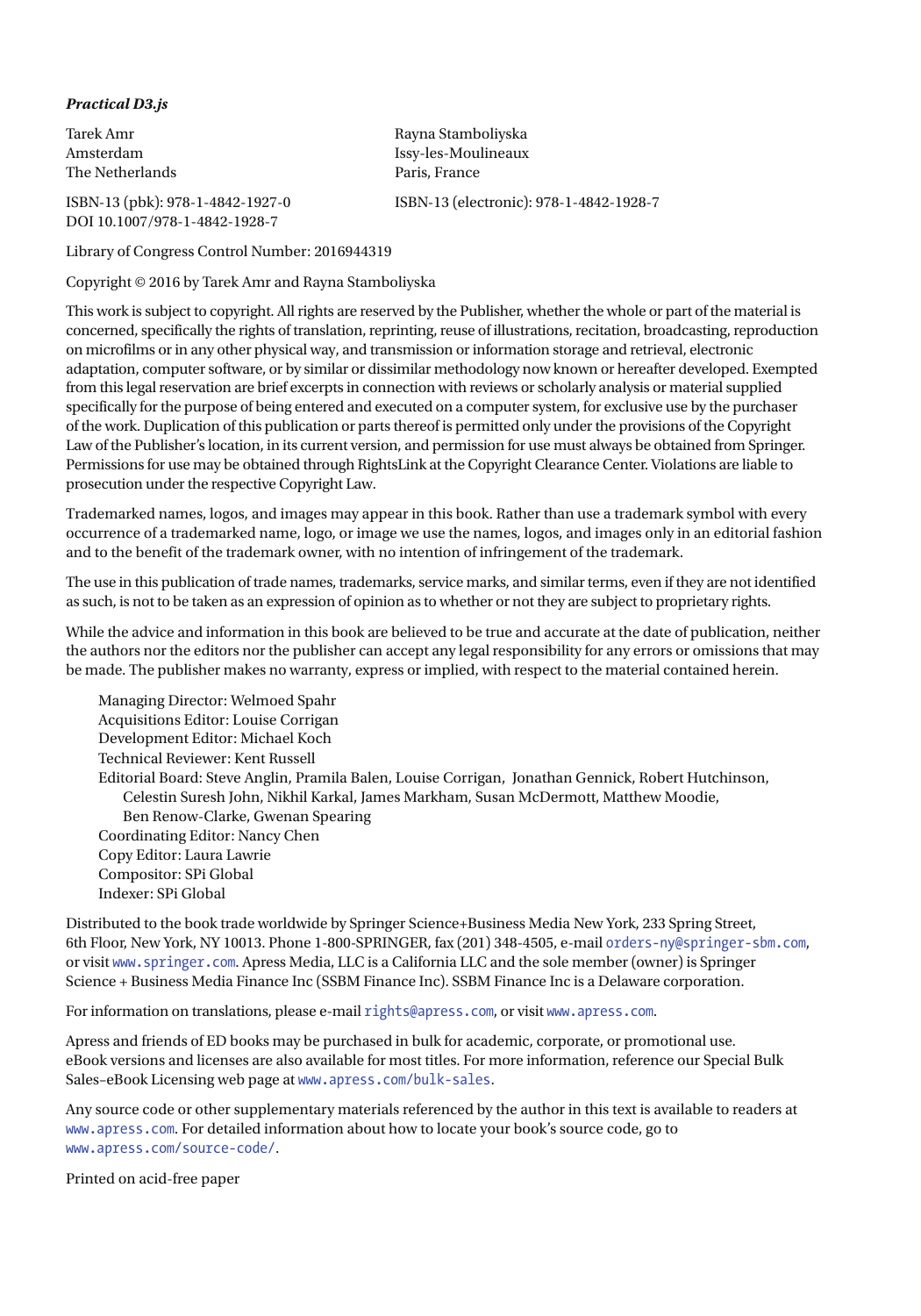## **Contents at a Glance**

| ■Part 2: Using D3.js for Practical Data Visualization  73 |  |
|-----------------------------------------------------------|--|
|                                                           |  |
|                                                           |  |
|                                                           |  |
|                                                           |  |
|                                                           |  |
|                                                           |  |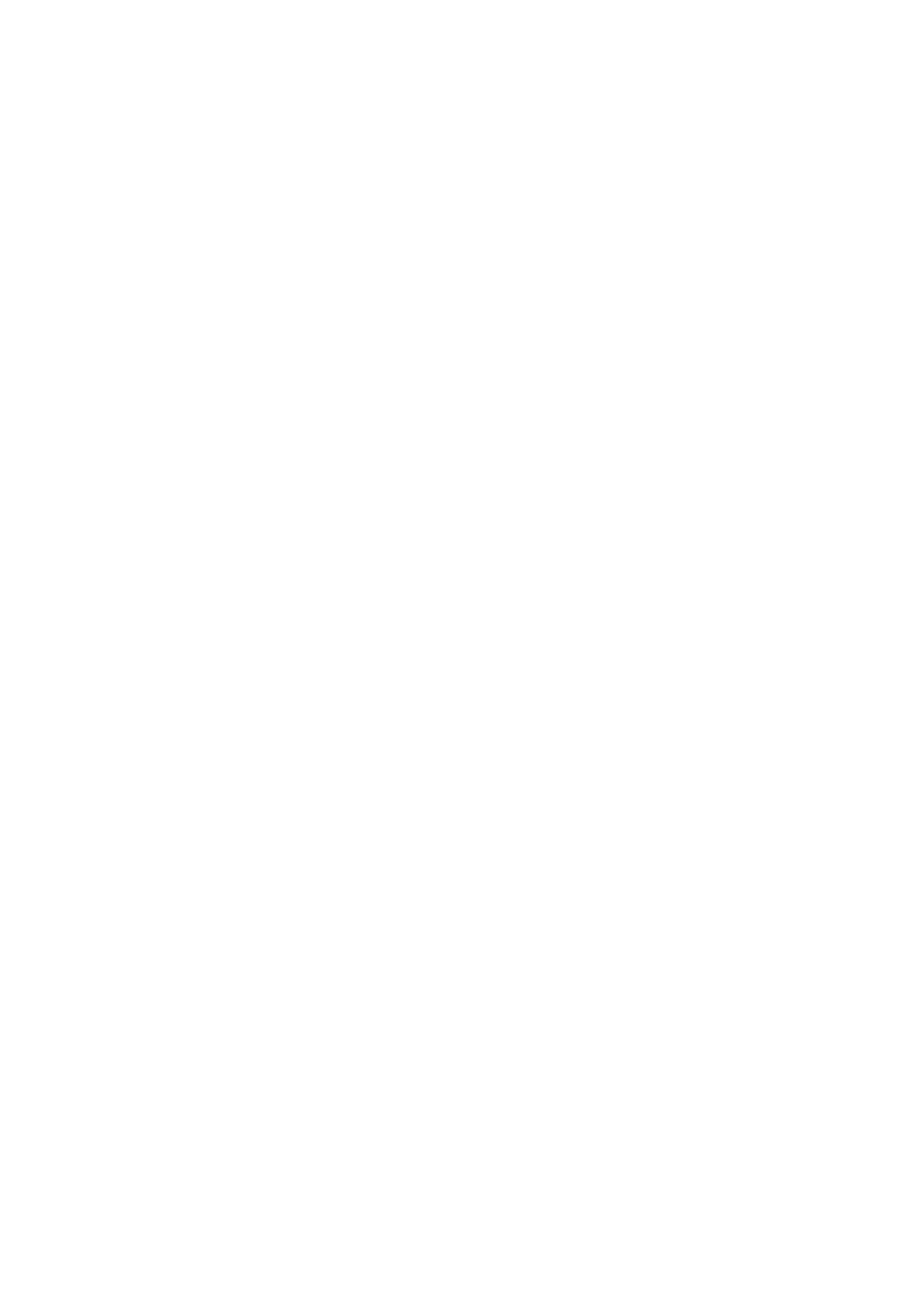## **Contents**

| ■Chapter 2: Structuring and Designing Data Visualizations  27 |  |
|---------------------------------------------------------------|--|
|                                                               |  |
|                                                               |  |
|                                                               |  |
|                                                               |  |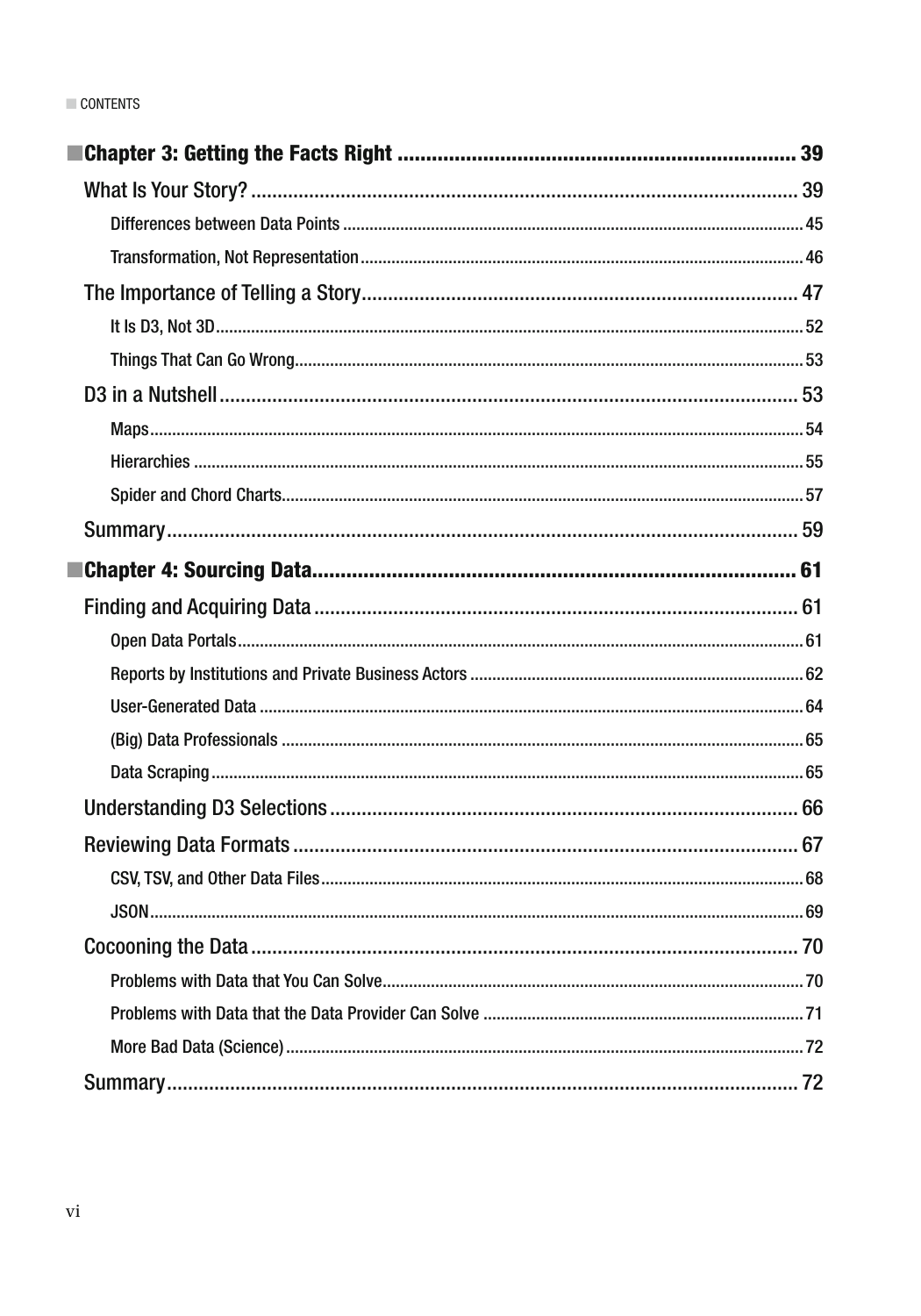| <b>Part 2: Using D3.js for Practical Data Visualization  73</b> |
|-----------------------------------------------------------------|
|                                                                 |
|                                                                 |
|                                                                 |
|                                                                 |
|                                                                 |
|                                                                 |
|                                                                 |
|                                                                 |
|                                                                 |
|                                                                 |
|                                                                 |
|                                                                 |
|                                                                 |
|                                                                 |
|                                                                 |
|                                                                 |
|                                                                 |
|                                                                 |
|                                                                 |
|                                                                 |
|                                                                 |
|                                                                 |
|                                                                 |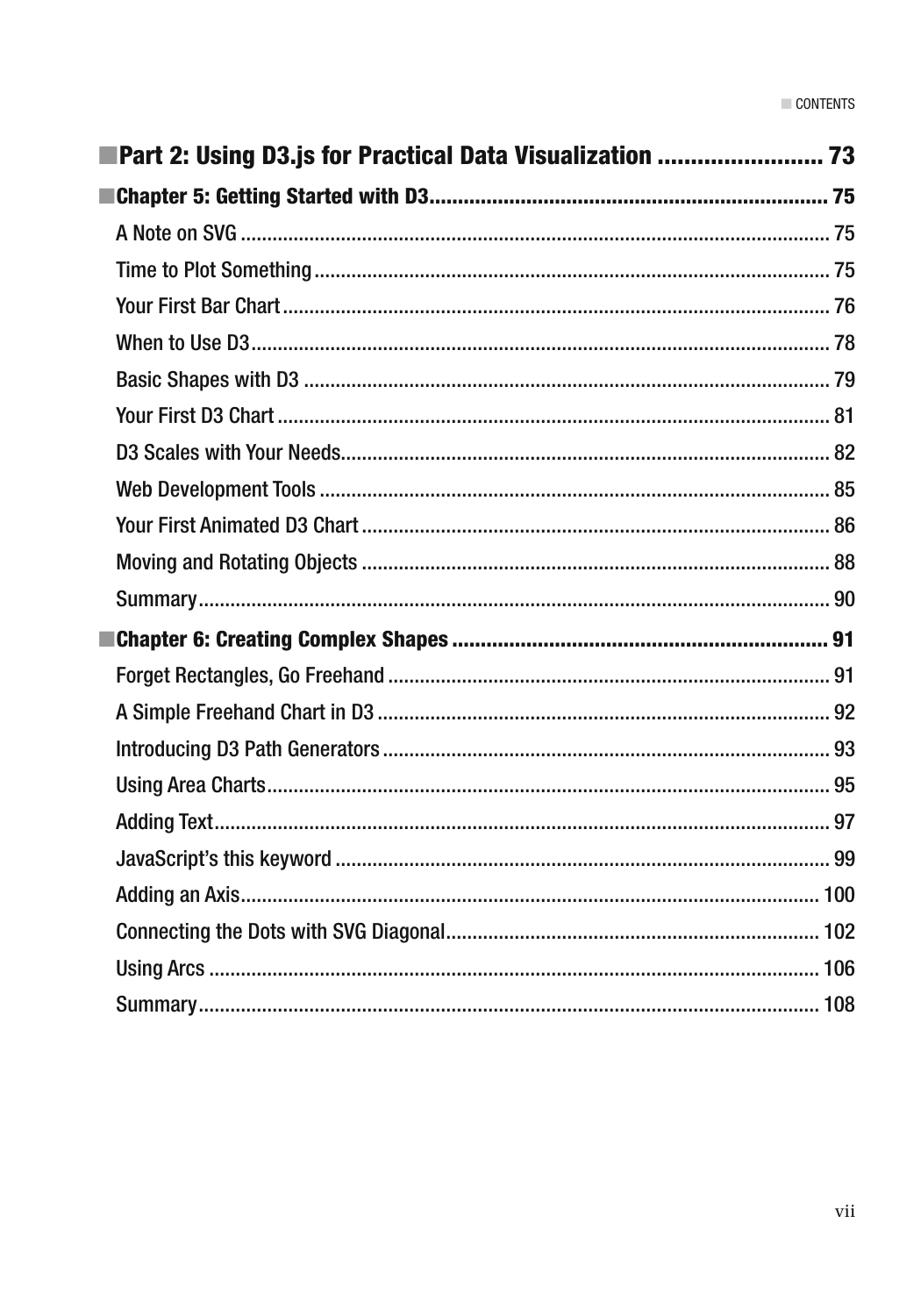#### $\blacksquare$  CONTENTS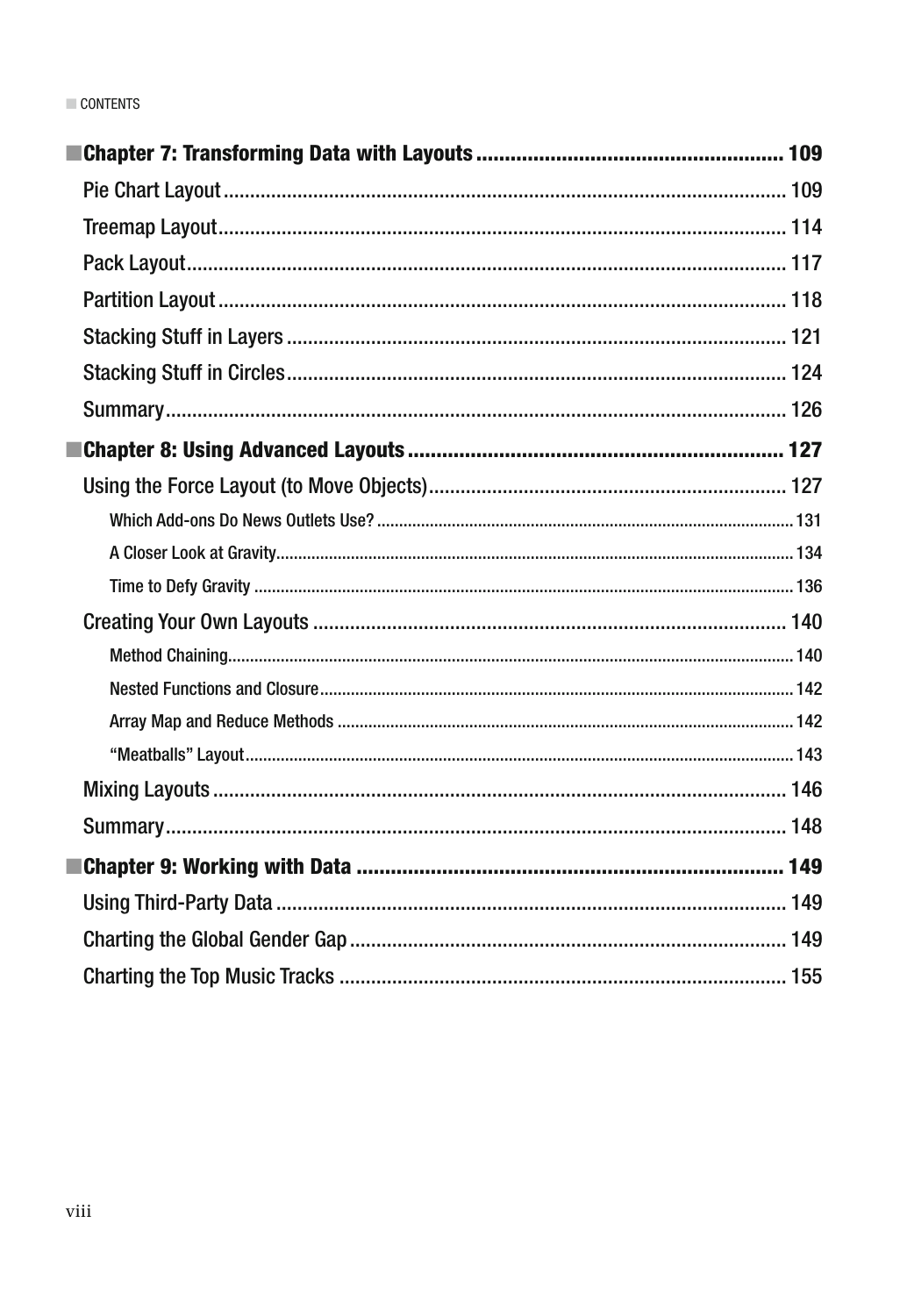#### CONTENTS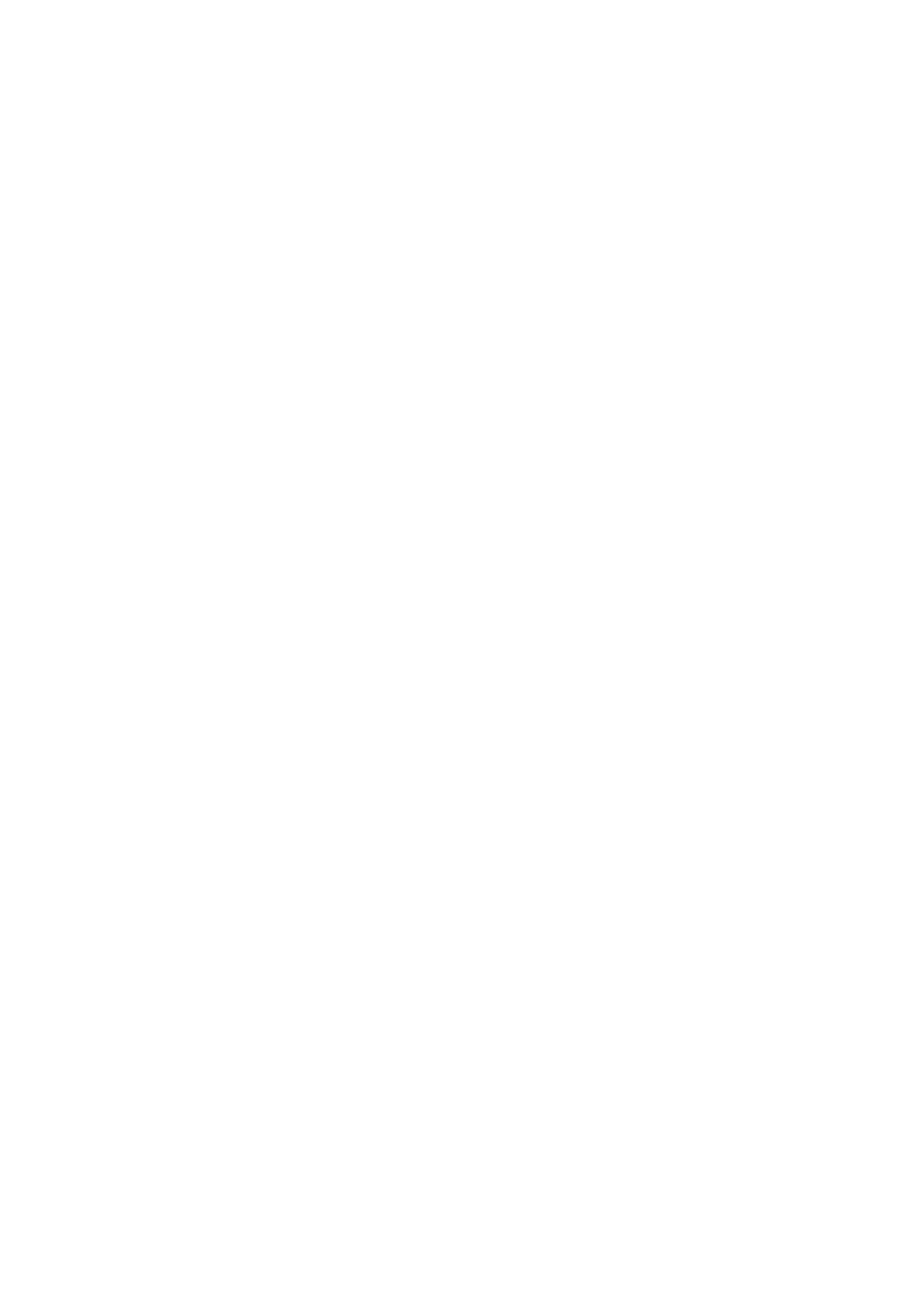### **About the Authors**

 **Tarek Amr** achieved his postgraduate degree in data mining and machine learning from the University of East Anglia. He currently works as a data scientist in Amsterdam. He has more than 10 years' experience in software development. Tarek participates in training data journalists and he works on promoting open data. He can be reached at [http://tarekamr.com](http://tarekamr.com/).

 **Rayna Stamboliyska** is a trained scientist whose professional journey has shifted into data-driven innovation and strategy. She consults for international organizations, businesses, media and nonprofits, and is a polylingual bookworm. She conducts risk and crisis management assessments using OSINT on a daily basis and frequently works in conflict and postconflict zones in MENA, Eastern Europe, and Africa. She is the founder of the first-ever action research and service consultancy around open knowledge in the MENA region, and the curator of Data Colada, the only French-speaking weekly resource on data. Crunching data is an integral part of her existence, and so is data visualization. She frequently trains curious individuals about open data and data journalism. She can be reached at <http://about.me/raynast> or @MaliciaRogue on Twitter.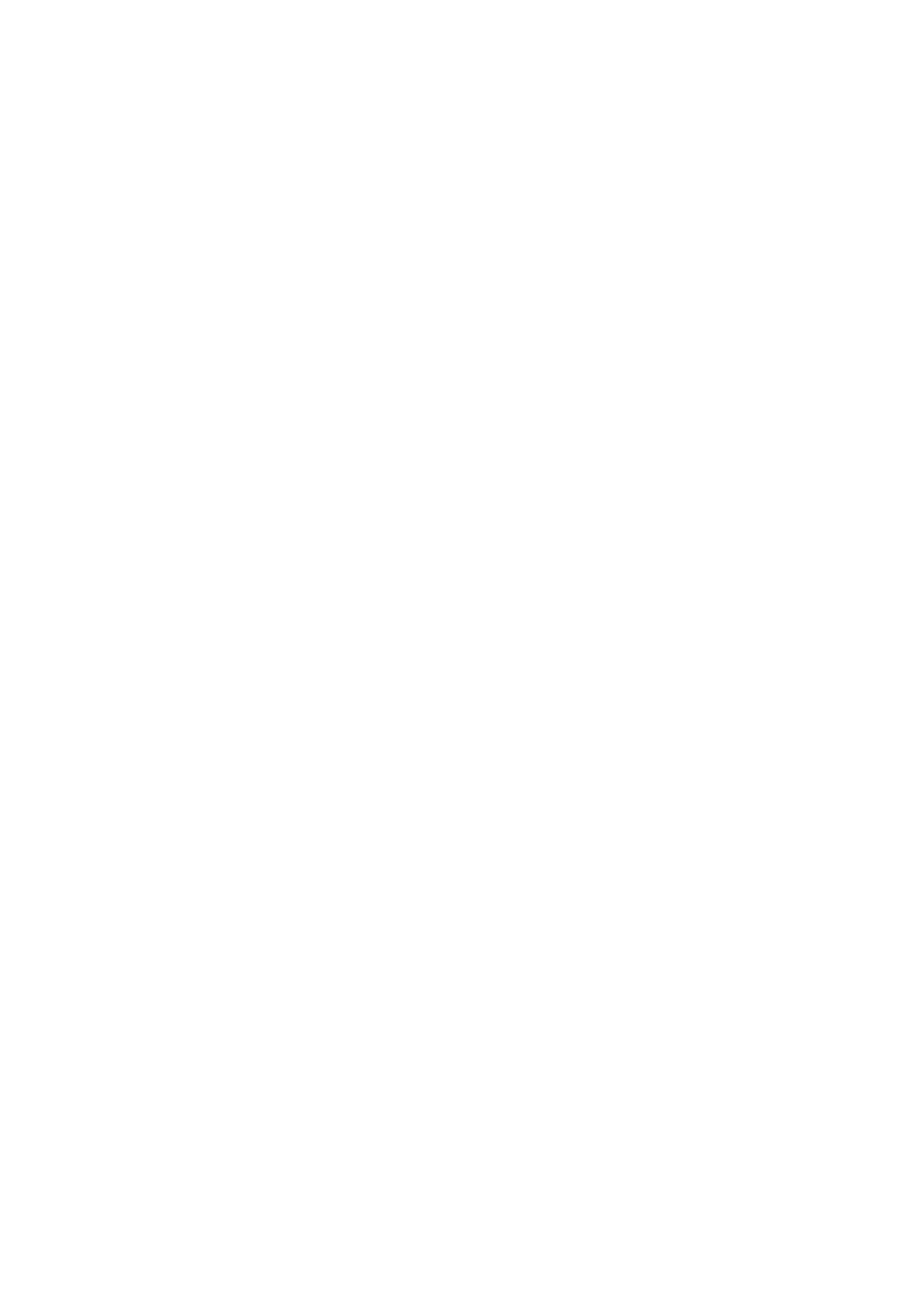## **About the Technical Reviewer**

 **Kent Russell** manages money on a professional basis and believes that D3 and R are essential tools for visual exploration of data and decision making. He resides in Birmingham, Alabama.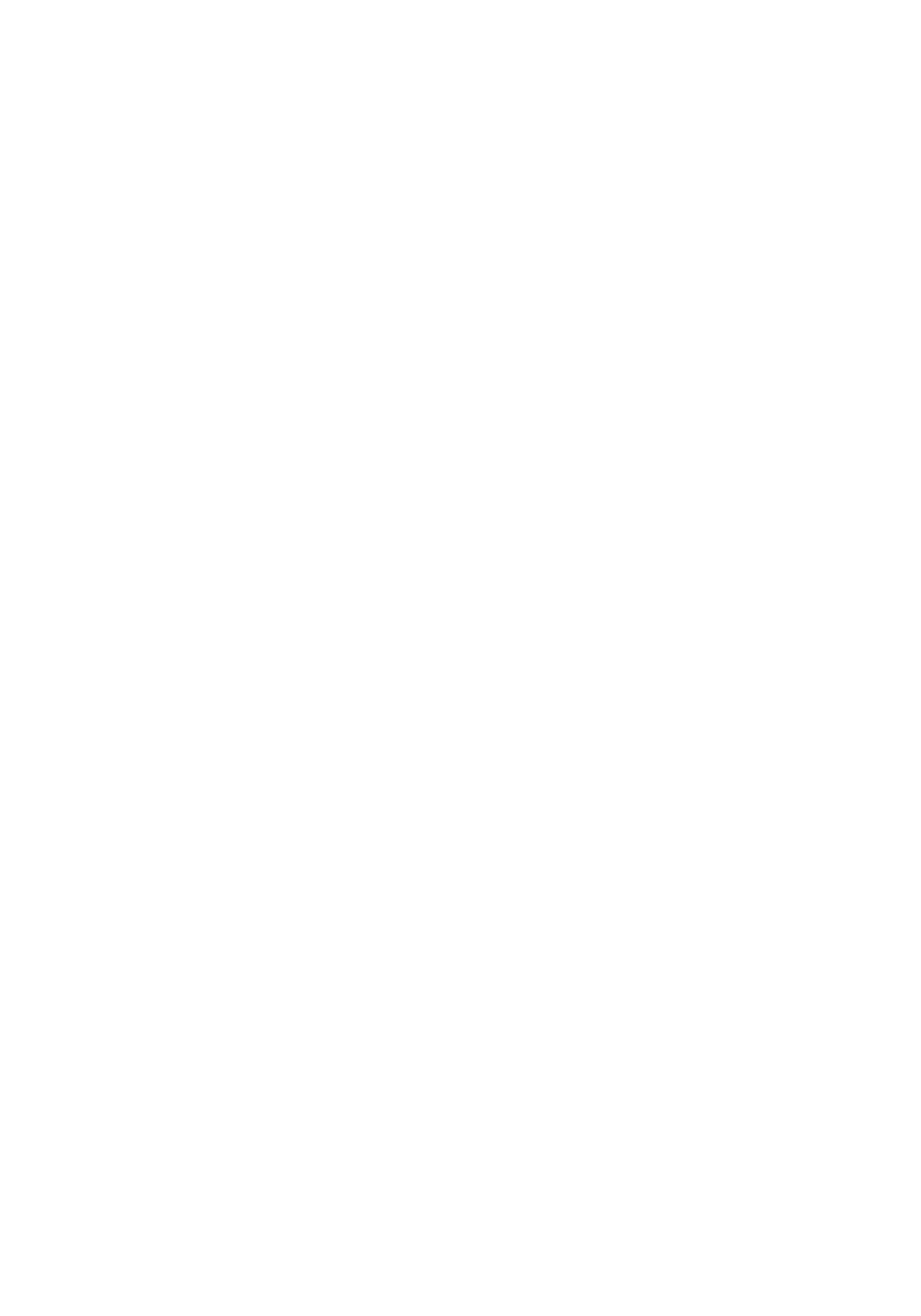### **Acknowledgments**

 I'd like to dedicate this book to my late mother, Sherifa. I am also grateful to many people who taught me a lot. Some of these people I know in person, some I haven't met yet, but without them all this book wouldn't have been what it is now: my postgraduate supervisor, Dr. Beatriz De La Iglesia; Alberto Cairo, author of the book The Functional Art; Stoyan Stefanov, author of the book JavaScript Patterns; and last but not least, my friend and data journalist, Ramzi Jaber.

—Tarek Amr

Writing those chapters consumed a fair amount of dedication and work. Still, achievement would not have been possible if I did not have a support of many individuals: friends, family and like-minded nerds. Therefore, I would like to extend my sincere gratitude to all of them: my parents for their pride and trust in my abilities, from day 0; Benoît, for answering silly questions while troubleshooting Ansible scripts and bearing with me throughout the process; Pierre, for embarking on the joyful folie we call Data Colada, started out between two paragraphs of this book; Gabriel, for being the most sensitive and funkiest mentor in the world; Sylvain and the #DataGueule team for inspiration; and everyone who provided ideas and expressed keen interest (and kicked me to go to the gym, too).

Last but not least, special thanks go to the Apress team who provided us with this opportunity. Thanks, Louise and Nancy, for your support, and thanks Kent for the insightful and cool editorial suggestions.

—Rayna Stamboliyska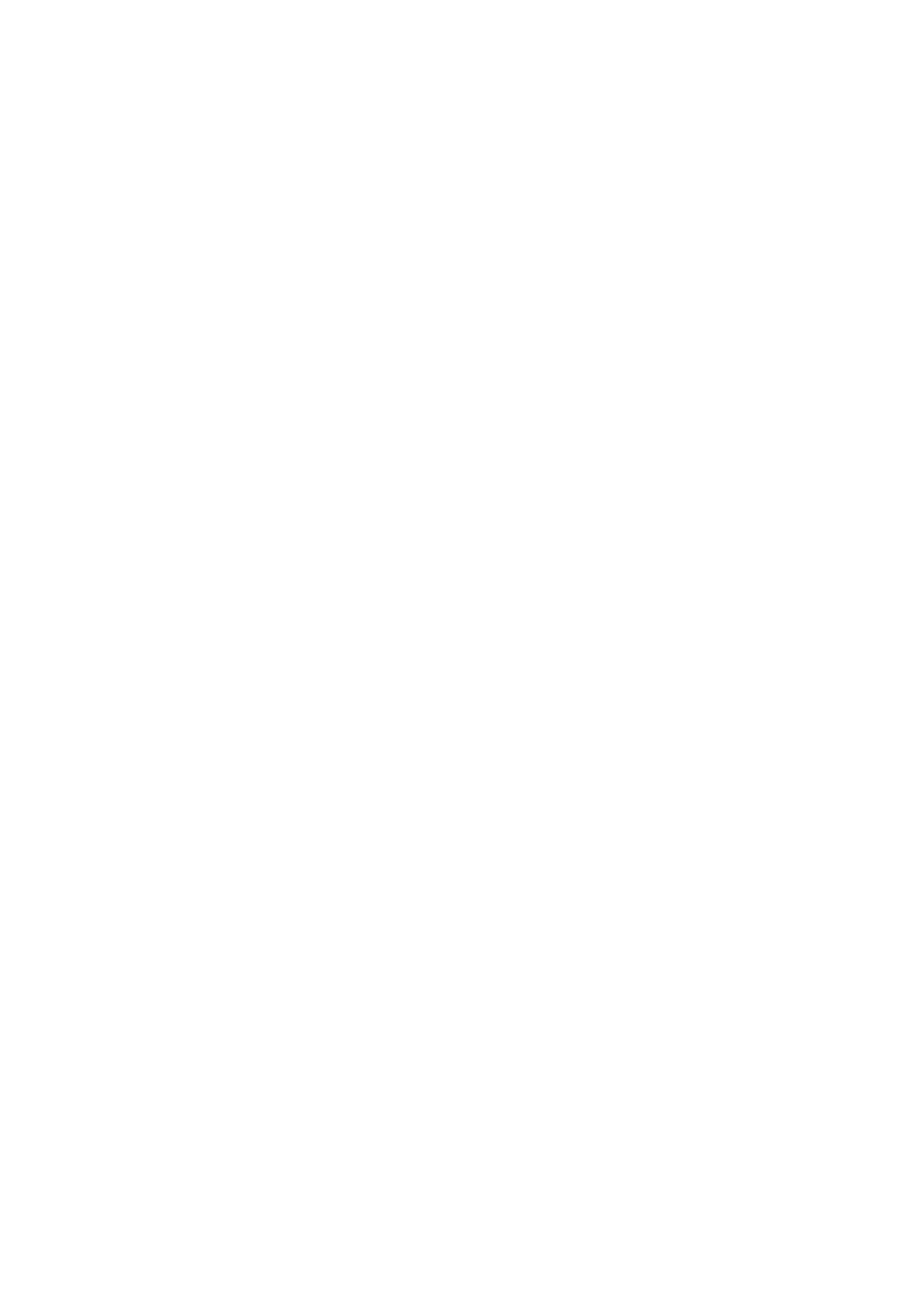### **Introd uction**

 Data visualization plays an essential role in communicating ideas and concepts on today's data-driven world. Not only your personal computer, but maybe your mobile phone, smart watch, and other sensors in your home are all producing enormous amount of data. Last month when they came to install Tarek's washing machine, they told him it needs access to the Internet, so he can track his washing habits. If someone told him such a thing few years ago, he'd have laughed at them. Away from them being buzz words, terms such as the Internet of Things (IoT) and Big Data reflect how our world is very much into producing, storing, and analyzing data. That's why data visualization is not limited to few data nerds any more; journalists, marketing people, researchers, teachers, and many others also need data visualization to be able to understand the data at their fingertips so that they can base their decisions on it, or be able to communicate the insights they find there to others.

 D3 is one of the most powerful and flexible data visualization frameworks out there. If you have been paying attention to the data team in the *New York Times* or the *Guardian* you sure would have noticed how it enables them to create visualizations we never thought possible before. Nevertheless, such flexibility comes at a cost; its learning curve is some how steep. Furthermore, you aren't normally given some data and asked to visualize it. Most of the time, you will need to know where to find your data, how to clean it, explore it, and pick the best visualization to represent it.

 In Practical D3 we will try to walk the whole journey together, and show you how to pose your story hypothesis, and then find data to prove or disprove this hypothesis. We will also show you how to prepare your data as well as how to use D3 to be able to present your data story in a visual manner.

#### Book Organization

 In the first four chapters, Rayna will be your guide in your journey with data visualization. Then, Tarek will be your guide in the next five chapters. As you will see in a moment, although the chapters build on each other, they are also self-contained. In other words, you are free to read this book from cover to cover or you treat this book as a hop-on hop-off bus:

> Chapter [1](http://dx.doi.org/10.1007/978-1-4842-1928-7_1) answers the question "what is data visualization?" It also explains how good visualizations are meant to help you explore the data. Rather than dumbing down facts, we will discuss the design heuristics, the different chart types, and how to choose the best visual structure to represent your data.

 Chapter [2](http://dx.doi.org/10.1007/978-1-4842-1928-7_2) explains some of the basics of HTML, such as the DOM. The chapter also introduces you to vector graphics and their underlying mathematical concepts.

 Chapter [3](http://dx.doi.org/10.1007/978-1-4842-1928-7_3) should be data journalists' favorite. It starts with explaining what is a journalistic story, how to find it, and how to pose your story hypothesis. You will also learn how to explore and analyze the data you have. Some basic mathematics is always nice for data journalists to learn.